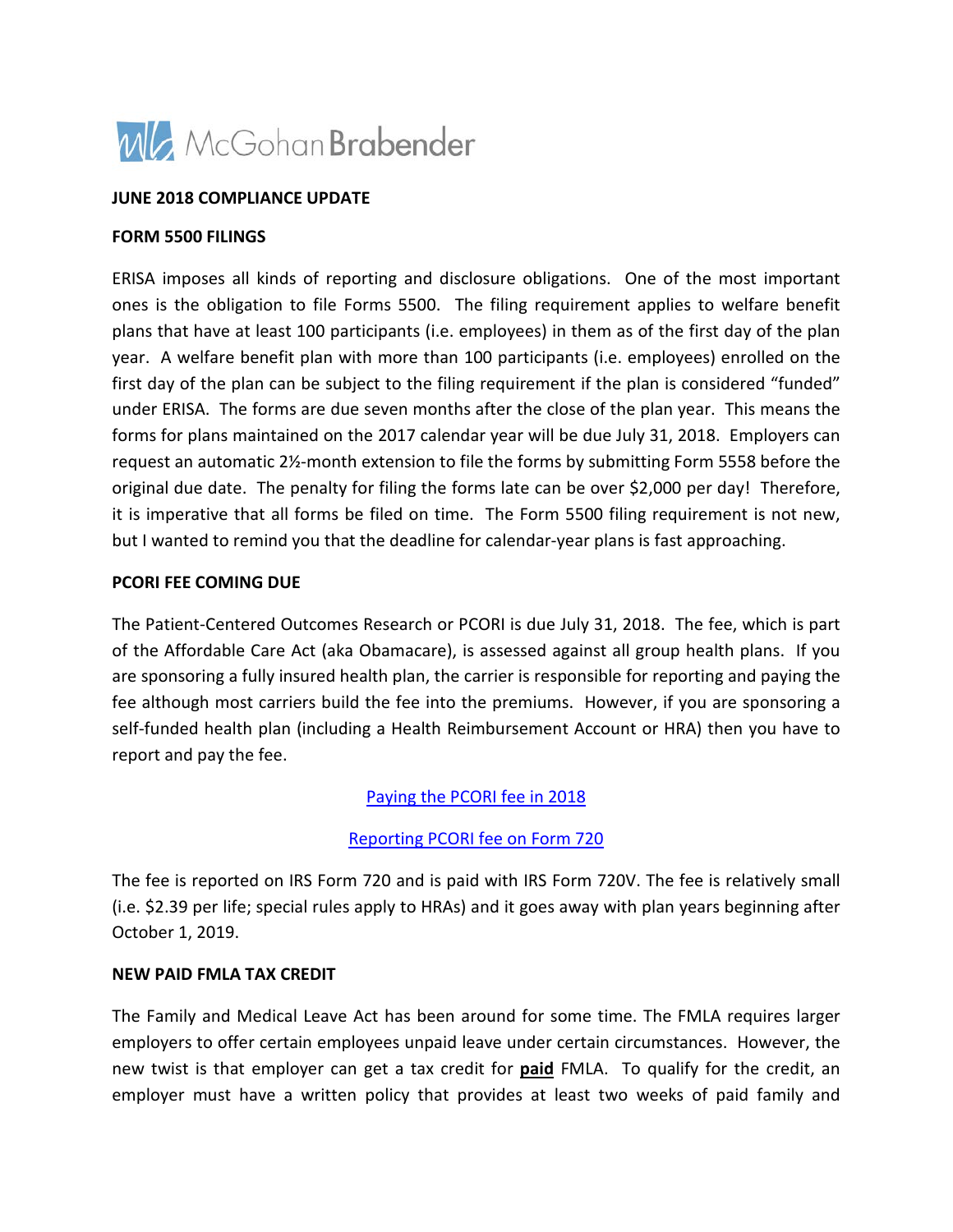medical leave (prorated for part-time employees). Credit is only provided for a qualifying leave for lower paid individuals who have been employed with the company for at least one year and earn a certain amount.

## [IRS guidance on tax credit for paid FMLA](https://www.winston.com/en/benefits-blast/irs-issues-initial-guidance-on-paid-fmla-tax-credit.html)

### [Frequently Asked Questions about paid FMLA tax credit](http://www.kushnerco.com/resources/blog/irs-issues-fmla-tax-credit-faqs-under-section-45s/)

### [The benefit to employers of paid FMLA](https://millerjohnson.com/publication/how-beneficial-is-the-new-paid-leave-tax-credit/)

The government has started issuing guidance on the new tax credit. Again, the credit only applies if the employer has adopted a written policy that pays certain employees during FMLA.

### **NOTIFICATION TIMEFRAMES**

ERISA imposes various disclosure requirements on the plan administrator. Those requirements are subject to various timeframes. In other words, it makes little sense to impose various disclosure requirements on the plan administrator without listing the time periods in which the notices have to be sent.

### [Notifying participants of a plan change](http://blog.ubabenefits.com/when-to-notify-participants-of-a-plan-change)

Basically, there are three separate deadlines, and which timeframe applies depends on the particular notice and time of the year. Note that the timeframes are the "drop dead dates." You should not wait until the last minute to distribute the notices. The sooner the better when it comes to distributing the notices.

### **TAKE A PROACTIVE APPROACH TO ENROLLMENT**

No one looks forward to the annual open enrollment season. It is a very busy time for HR personnel and the employees do not look forward to the process.

### [Employers can be held responsible for eligibility](http://ktserisacorner.com/?p=1700)

However, it is critical for both the employer and employees that everyone pay attention to the details when it comes to this time of the year. There are a number of court cases involving people who were not properly enrolled and these cases could have been avoided if everyone paid attention to the details.

### **IRS BACKTRACKS ON 2018 HSA CONTRIBUTION LIMITS**

The IRS has reinstated the maximum HSA family contribution limit for 2018. Earlier this year the IRS reduced the 2018 maximum HSA contribution amount for those having family coverage under an HDHP by \$50. That is, the IRS had previously announced the maximum HSA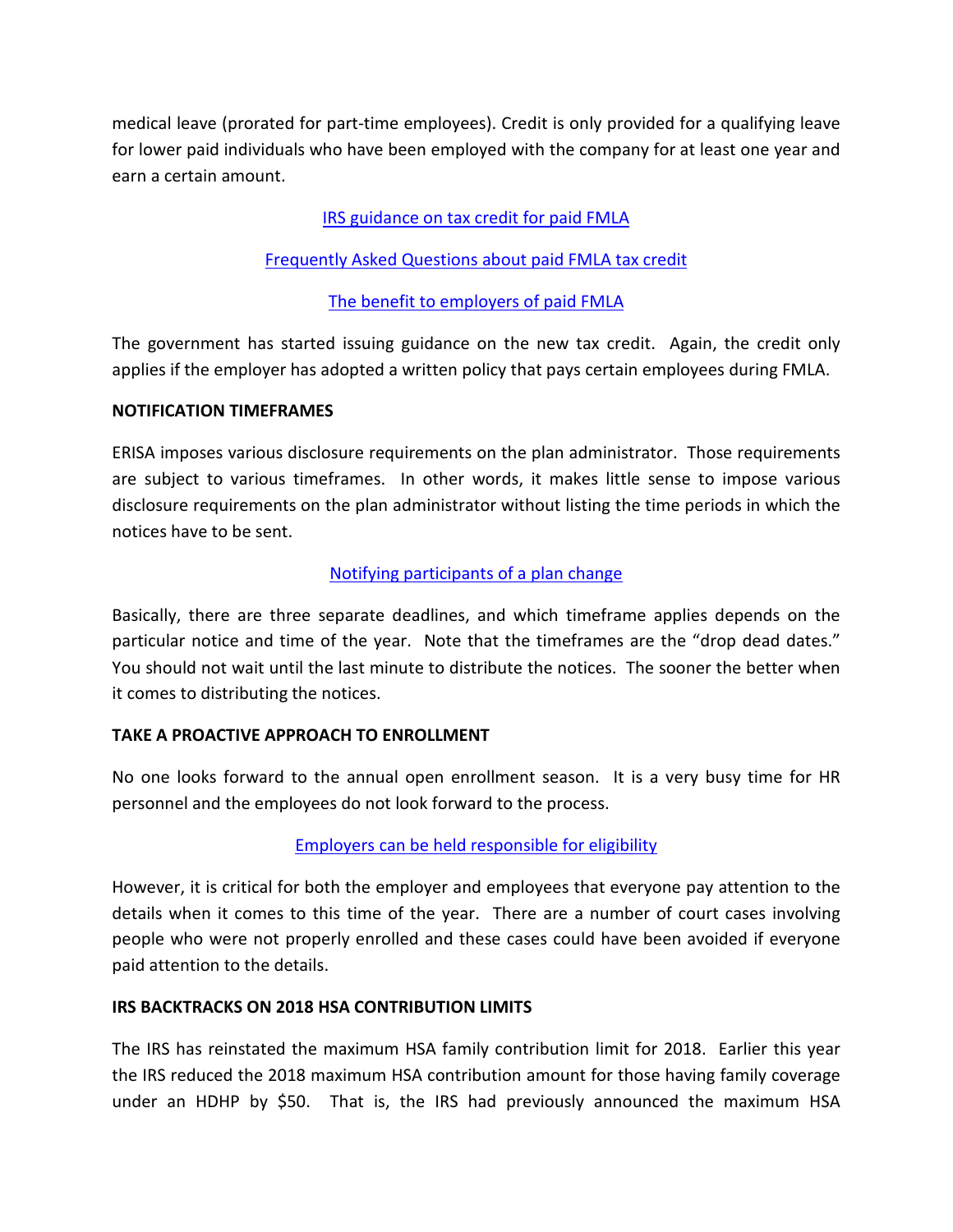contributions for those with family coverage under an HDHP was \$6,900 and then the IRS reduced the amount to \$6,850. This created an administrative nightmare for those who already contributed the maximum amount.

# [IRS announces HSA relief](https://www.ballardspahr.com/alertspublications/legalalerts/2018-04-27-irs-announces-hsa-relief.aspx)

## [IRS provides relief for HSA family limit](https://www.winston.com/en/benefits-blast/irs-provides-relief-for-hsa-family-limit.html)

Thankfully the IRS took a practical approach and reinstated the maximum annual HSA contributions for those with family coverage under an HDHP to \$6,900. Otherwise, everyone would have had to jump through all the administrative hoops of withdrawing the excess amount (i.e. the \$50) from the HSA.

### **VOLUNTARY SEVERANCE PLANS**

According to recent reports unemployment is at historic lows and employers are scrambling to find quality workers. However, some employers are trying to thin the ranks. One way to do that is to offer employees a voluntary severance program.

## [Voluntary severance plan can backfire](http://www.wagnerlawgroup.com/VoluntarySeverancePlansFromSuccesstoBackfire.htm)

If the program is structured properly it can protect the employer from litigation down the road. However, it has to be drafted properly so that there are no misunderstandings on anyone's part.

## **COBRA AND OTHER STUFF**

This article talks about COBRA and a couple of other benefit topics and is worth the read. COBRA has been around for a long time and, although COBRA is less important because of the health care exchanges or marketplaces, COBRA is not going away.

## [COBRA coverage in M&A transactions](http://www.boutwellfay.com/wp-content/uploads/2018/04/Boutwell-Fay-Benefits-News-2018-04.pdf)

COBRA mistakes are never easy to fix so it is important to make sure that you handle it properly from the get-go rather than trying to correct mistakes down the road.

## **NEW DISABILITY CLAIM PROCEDURES EFFECTIVE APRIL 1ST**

We have reported on this in previous newsletters. The Department of Labor issued new procedures for disability claims.

[DOL's final rule on disability claims takes effect](https://fridayfirm.com/en/news/dols-final-rule-on-disability-claim-procedures-take-effect/)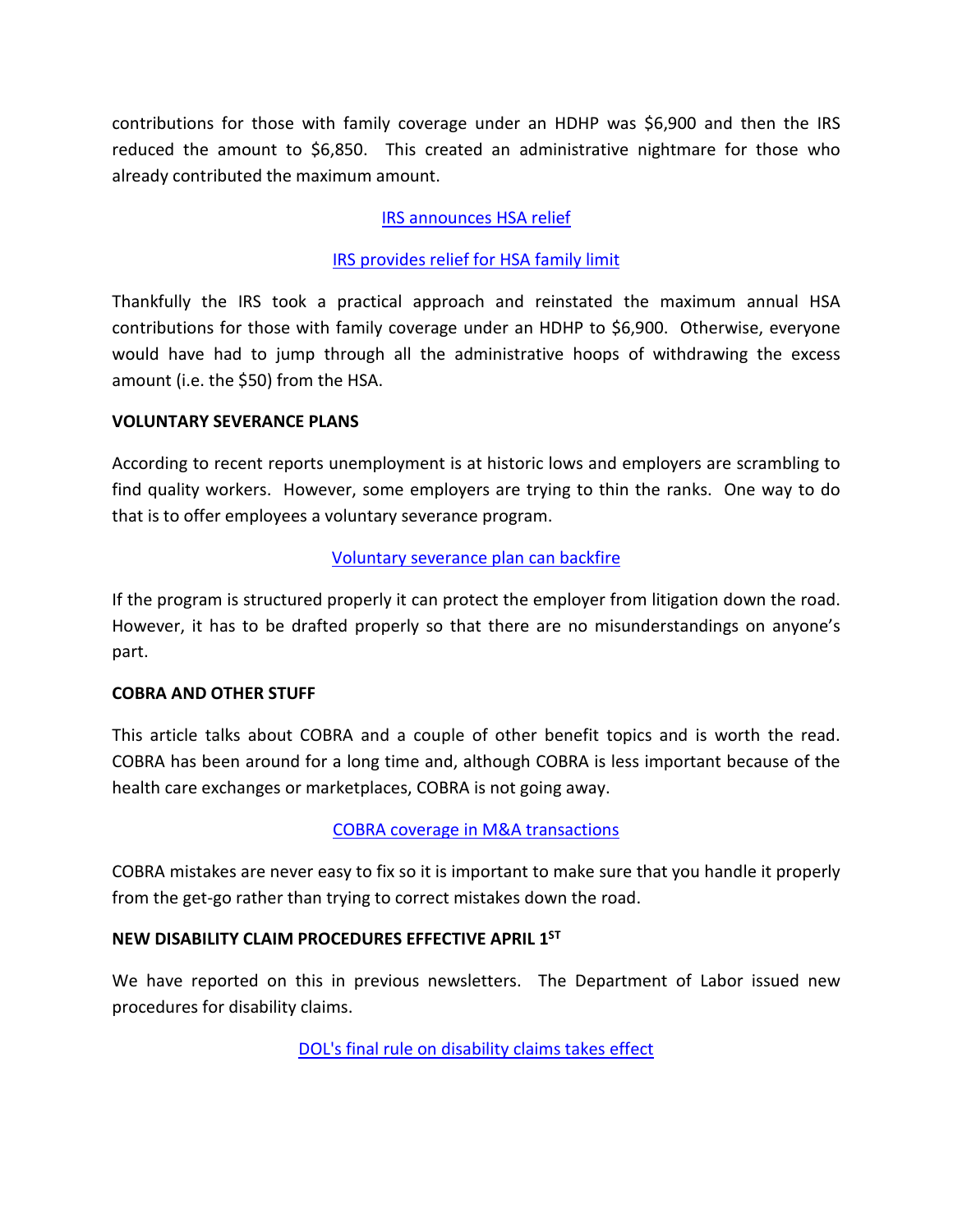The new rules apply to any benefit that is contingent upon a finding of disability. Obviously the new rules apply to disability plans. But they also can apply to a retirement plan that pays benefits if the participant is considered disabled.

### **DISCRIMINATION RULES**

Among the most misunderstood employee benefit provisions are the discrimination rules applicable to self-funded health plans. The Affordable Care Act imposed discrimination rules on all health plans. However, the rules have been postponed with respect to fully insured health plans. That is, self-funded health plans have been subject to discrimination rules under the Internal Revenue Code for some time and continue to be subject to those rules. Fully insured health plans currently are not subject to any discrimination rules under the Internal Revenue Code.

## [Nondiscrimination test for self-insured plans](https://analysis.hrservices.conduent.com/2018/05/03/nondiscrimination-testing-of-self-insured-health-benefits-an-overview/)

The rules impose an affirmative obligation on employers to test their self-funded health plans each year and to report the discriminatory amount, if any, on the employees' Form W-2s. It is worth noting this has not been a high enforcement area for the government but that is no reason to ignore the rules. As a rule of thumb, if plan benefits are the same for everyone and everyone in the same coverage category (e.g. single coverage vs family coverage) pays the same amount for the coverage, then the self-funded health plan will be considered nondiscriminatory. Issues come up when there are different waiting periods or the higher paid employees pay less than the lower paid employees for the same coverage. Therefore, the best course is to establish a uniform waiting period for all employees and require all employees within the same coverage tier pay the same amount.

## **TRUMP ADMINISTRATION TAKES ANOTHER HIT AT OBAMACARE**

In an unusual but not totally unprecedented move, the Trump administration has ordered the Department of Justice to not defend parts of the Affordable Care Act. The Trump administration is saying that since Congress has repealed the individual mandate under Obamacare then the statute's protection for those with pre-existing conditions and the community rating rules are invalid.

# [Administration declines to defend](https://www.healthaffairs.org/do/10.1377/hblog20180608.355585/full/) ACA

Several states filed a lawsuit in Texas saying the Affordable Care Act is unconstitutional. The Executive branch is charged with enforcing the laws of the land. However, the Department of Justice under Trump administration filed papers in court saying it will not defend the lawsuit. This is very unusual but not unheard of. The Obama administration did not defend the Defense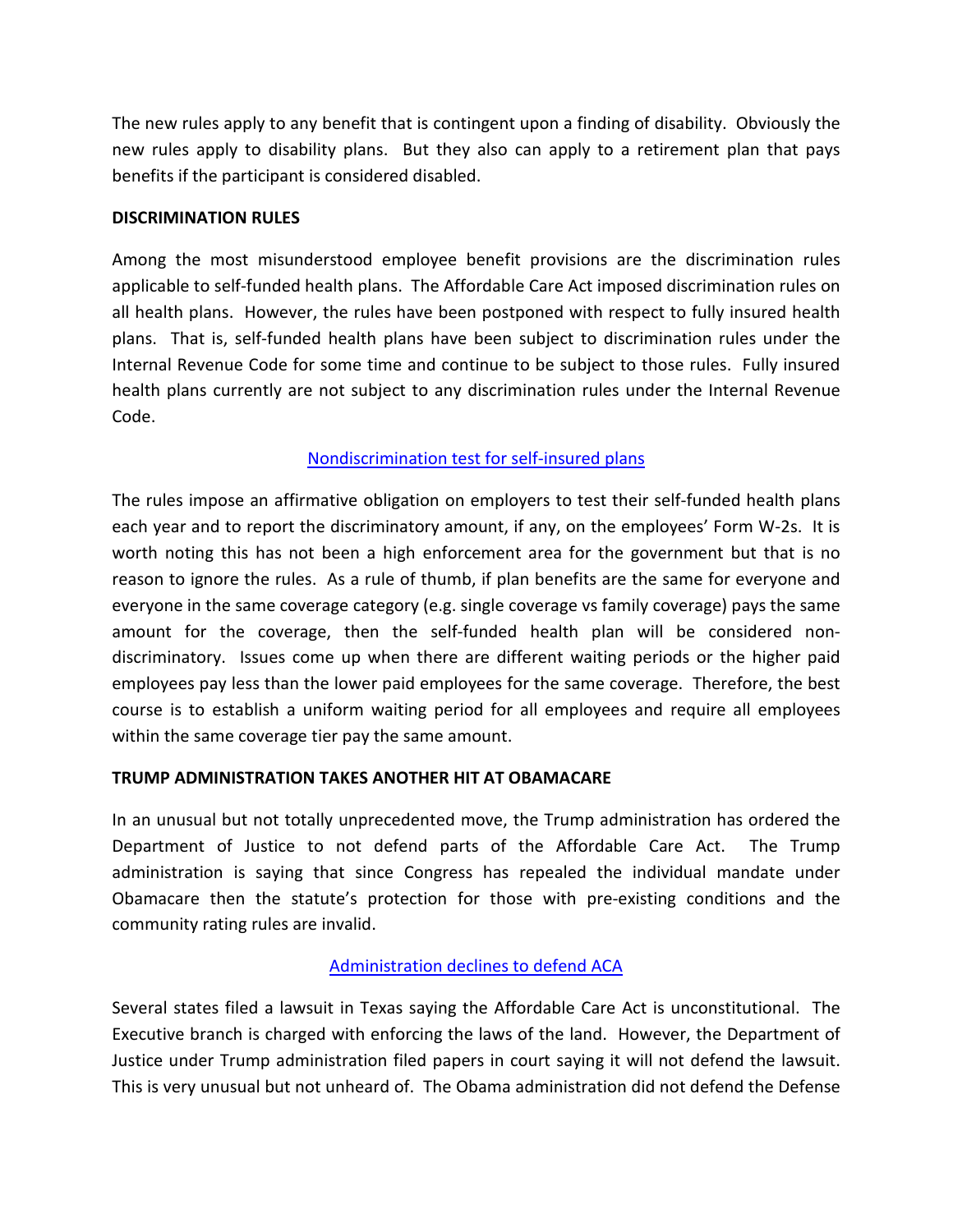in Marriage Act, which the U.S. Supreme Court later struck down. The fact the Department of Justice will not defend the Affordable Care Act does not mean the statute is invalid. Seventeen states have decided to step into the lawsuit and defend the law. So the matter is far from over, but it does add another layer of uncertainty to the law.

### **WHERE DOES THE MONEY GO?**

Do you ever wonder where your health care dollars go? The following breaks out where the money is spent.

## [Prescription costs take biggest chunk of health care dollars](http://news.wolterskluwerlb.com/news/biggest-chunk-of-the-health-care-dollar-goes-to-prescription-drugs/)

It probably does not come as a big surprise but the largest chuck of the health care dollars goes towards drugs.

### **SPECIALTY DRUGS**

No one can argue that the medical professional hasn't made tremendous strides in improving people's lives. However, those improvements have come at a cost and nowhere is that more evident than in the cost of specialty drugs.

## [Specialty Drug Cost Control](https://blog.ifebp.org/index.php/no-magic-pill-to-cure-specialty-drug-costs)

The average annual cost for specialty drugs from chronic conditions in 2015 was \$52,000, and that number continues to rise. This article talks about ways to help control (but not eliminate) those costs.

## **NEW BENEFIT FRONTIER – STUDENT LOAN REPAYMENT**

The cost of higher education has skyrocketed over the past 10 years and young people are burdened with huge student loans. Some employers are offering programs to help younger employees pay off that debt.

## [Incentivizing Student Loan Repayment Benefits](https://www.bna.com/no-fringe-benefit-b73014476189/)

The Internal Revenue Code offers some, but limited, tax advantageous options for employees to help pay off those loans. Perhaps Congress and the current administration will amend the law to give employers more options to help employees reduce their student loans.

### **AFFORDABILITY JUST GOT MORE EXPENSIVE**

The Affordable Care Act requires large employers to offer full-time employees quality/affordable coverage or pay a penalty if that employee receives a premium subsidy under a health care exchange or marketplace. The IRS just released the percentage of the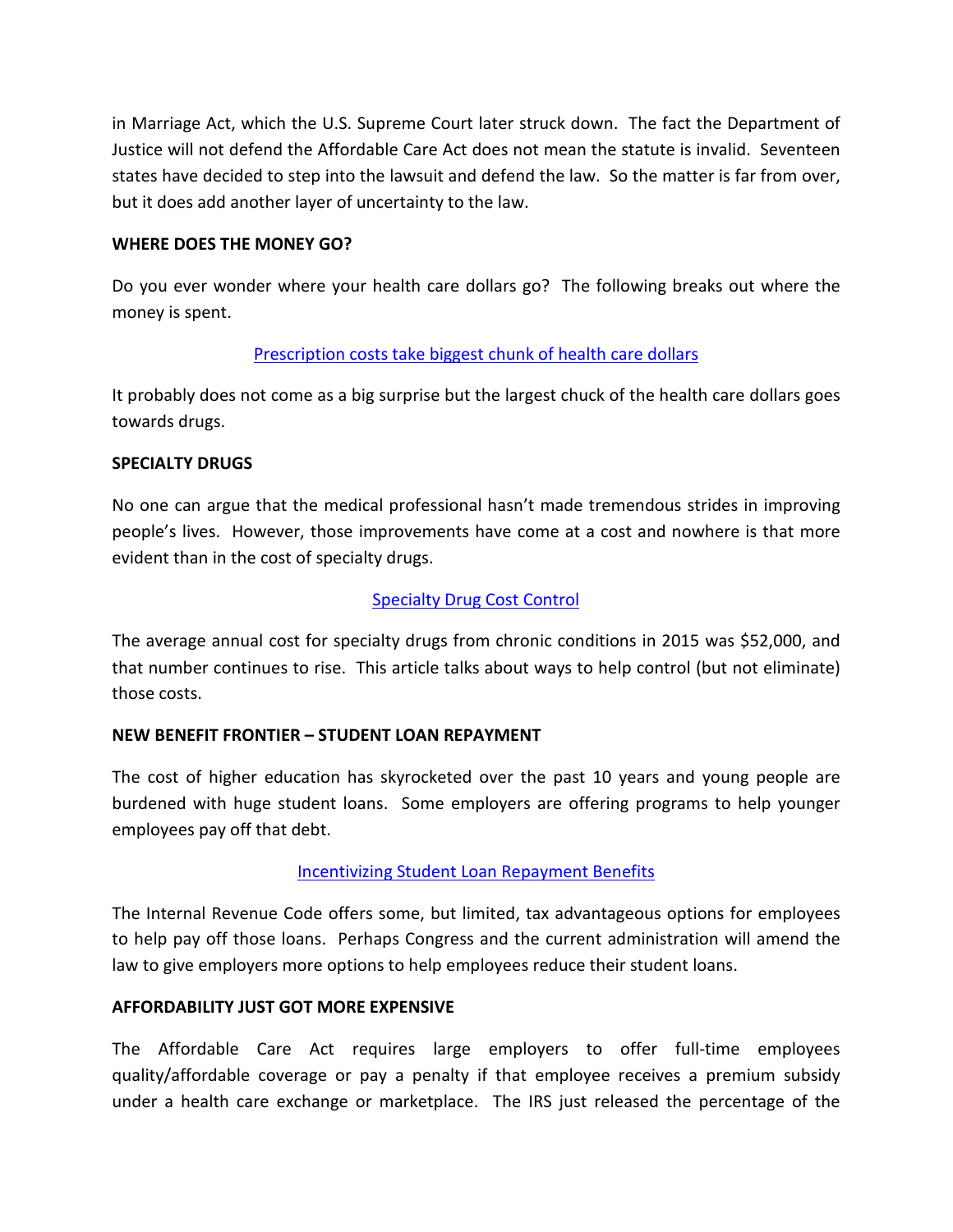employee's income to be used to determine if the cost of single coverage is considered "affordable" for this purpose. That is, if the coverage is considered affordable the employer will not be subject to the employer mandate penalty.

## ["Affordability" increases to 9.86 percent](http://www.theabdteam.com/abd-insights/newsletter/abd-compliance-alert-how-2019-aca-affordability-increase-986-affects)

For the 2019 calendar year the employee's share of the premium for self-only coverage will be considered affordable if it is no more than 9.86 percent of the employee's household income. For this year the percentage is 9.56 of the employee's household income.

## **THAT UNWELCOME KNOCK ON THE DOOR – DOL AUDIT**

No one wants to answer the door and see a Department of Labor auditor asking to review various documents. As a practical matter, it usually is not a knock on the door. It is more likely a letter in the mailbox saying the plan is going to be audited.

### [DOL Audit checklist of requested documents](https://www.cowdenassociates.com/wp-content/uploads/2018/05/DOL-Health-Plan-Audits-Checklist-of-Requested-Documents.pdf)

This article talks about the various documents the government will want to review. Our experience has been that the government auditors are very reasonable and the audits go smoothly. In the context of a fully insured health plan, the carrier has most of the materials and, in the case of a self-funded health plan, the TPA is able to assist with the audit. No one wants to go through an audit, but it happens and you will get through it.

### **TO PAY OR NOT TO PAY – PLAN ASSETS**

The previous article talks government audits. One of the things the government looks at is whether the plan assets are used for the exclusive benefit of the participants. That is, ERISA says that all plan assets have to be used to benefit the plan participants.

## [What expenses can we pay from plan assets?](https://www.drinkerbiddle.com/insights/publications/2018/05/what-expenses-can-we-pay-from-plan-assets)

Stated another way, the plan assets cannot be used to pay expenses that really are the employer's obligations. That sounds simple enough but some expenses fall into a gray area. This article talks about some common situations that come up in this area.

### **HSAs AND MEDICARE**

The rule is pretty simple. If you are enrolled in Medicare, you can no longer make or receive HSA contributions.

[HSAs and Medicare: Like oil and water](http://frenkelbenefits.com/blog/2018/05/21/hsas-and-medicare-like-oil-and-water/)

Usin HSA [to pay for Medicare premiums](https://www.connectyourcare.com/blog/hsa-medicare-using-hsa-to-pay-for-medicare-premiums-and-more/)